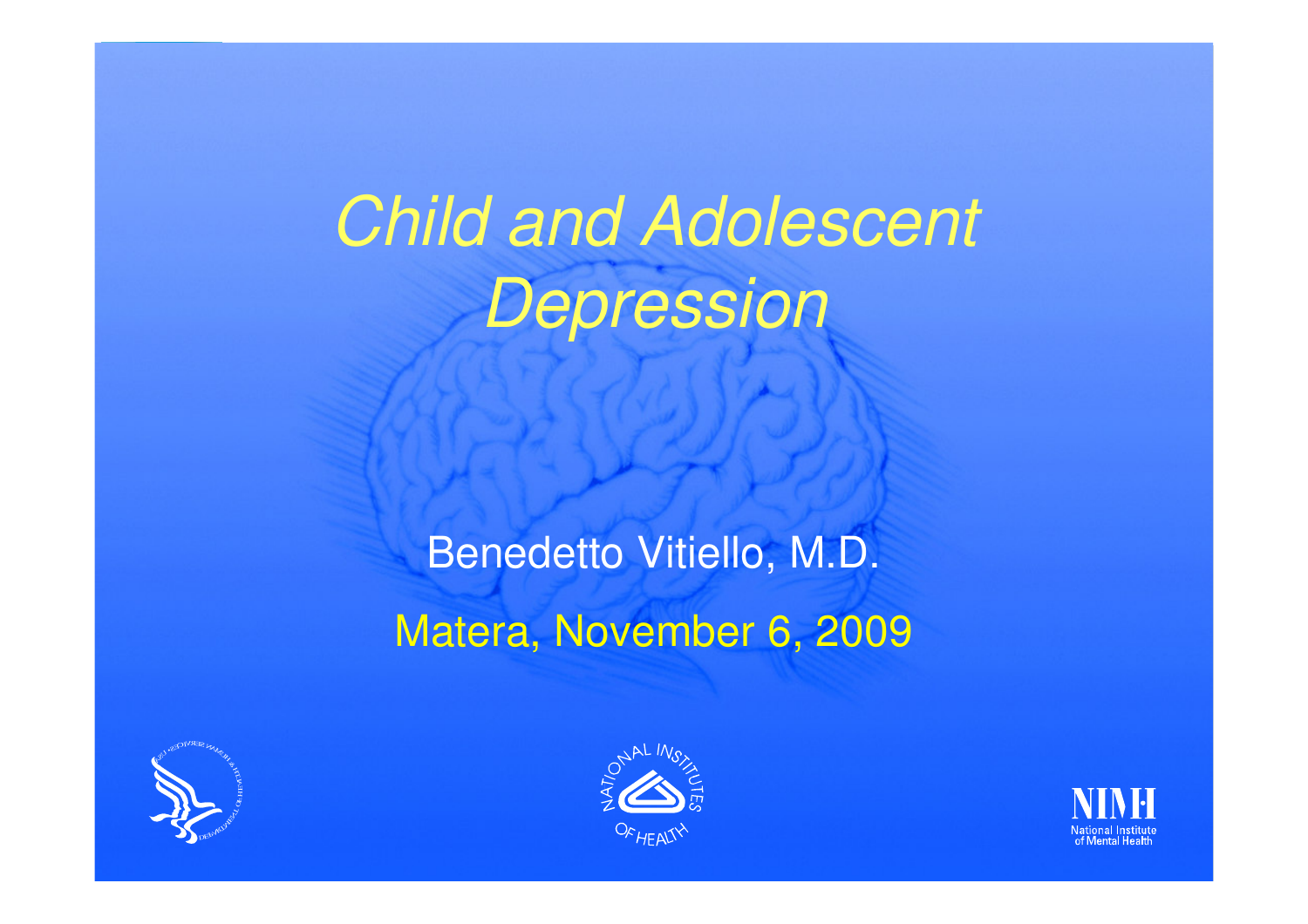

 $\bullet$ • I have no financial relationships with pharmaceutical companies

 $\bullet$ • I work at the NIMH/NIH, but the views here presented should not be construed as official statements of the NIMH/NIH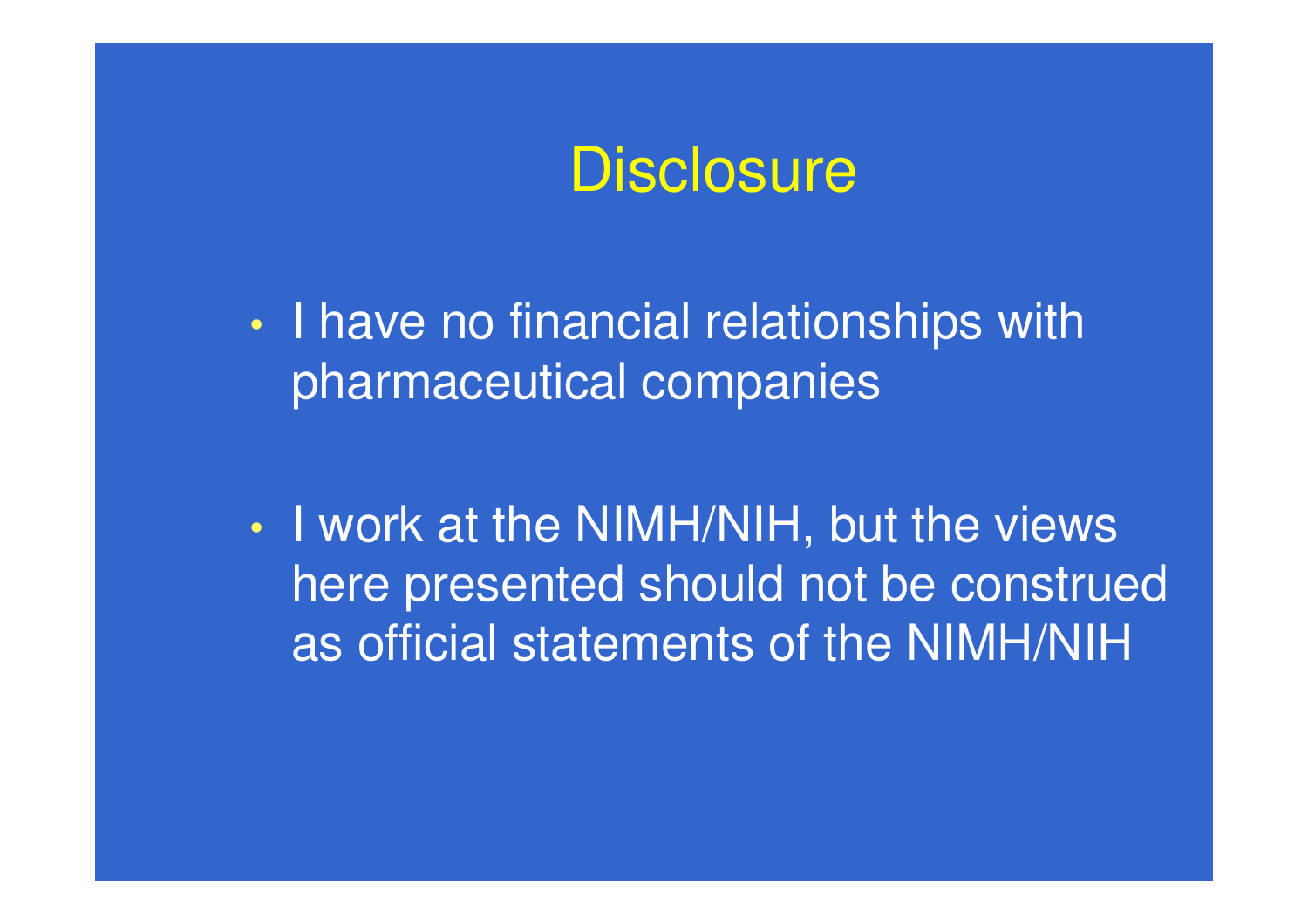#### **Major Depression: Prevalence**

**• Prepubertal children: 2%**  $\mathcal{L}_{\mathcal{A}}$  , the state of the state of the state  $\mathcal{L}_{\mathcal{A}}$ – Same rate in boys as in girls

• Adolescents: 4-6%  $\mathcal{L}_{\mathcal{A}}$  , the state of the state of the state  $\mathcal{L}_{\mathcal{A}}$ – Twice as common in girls

 By age 18, 20% will have experienced at least one episode (cumulative incidence)

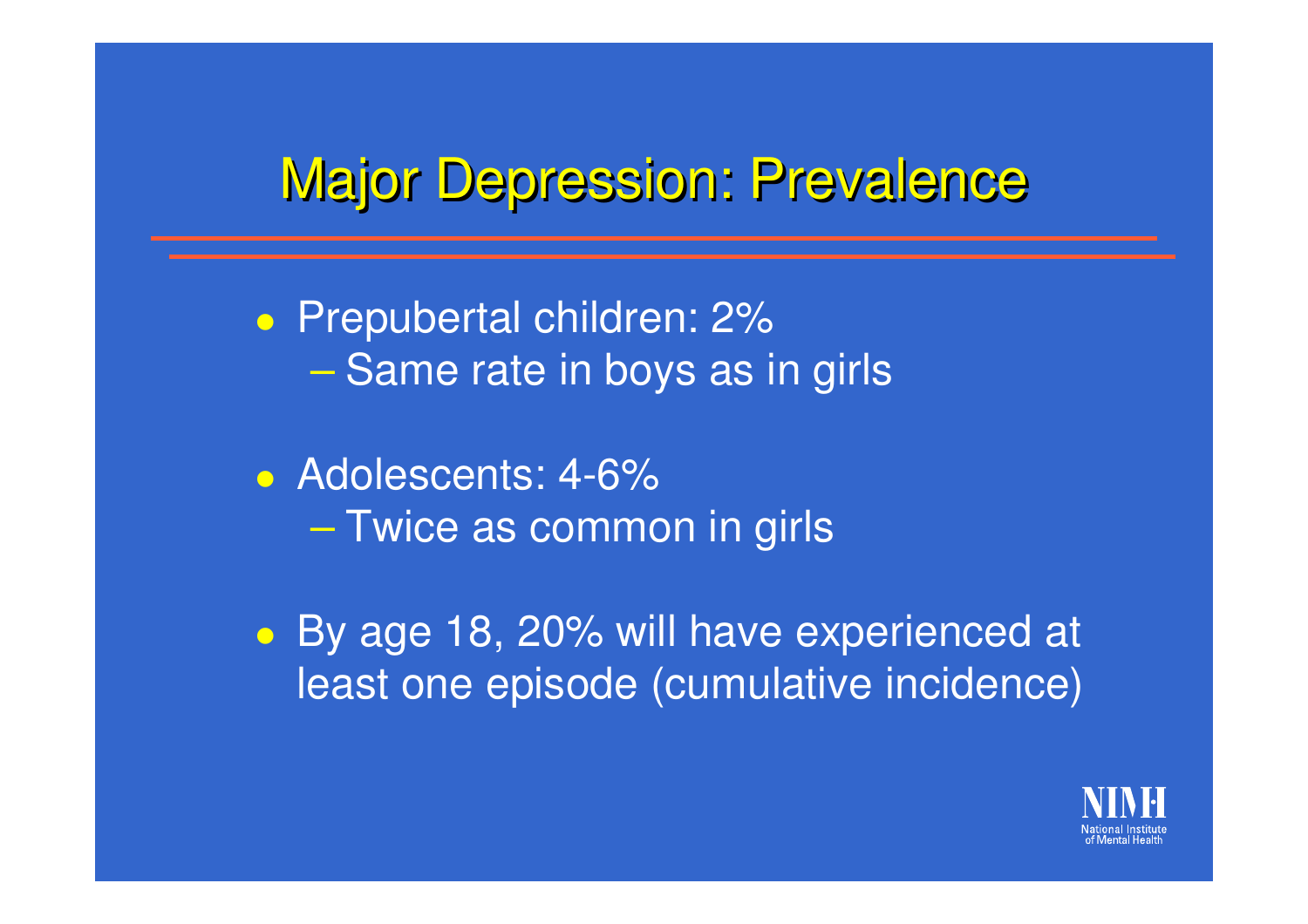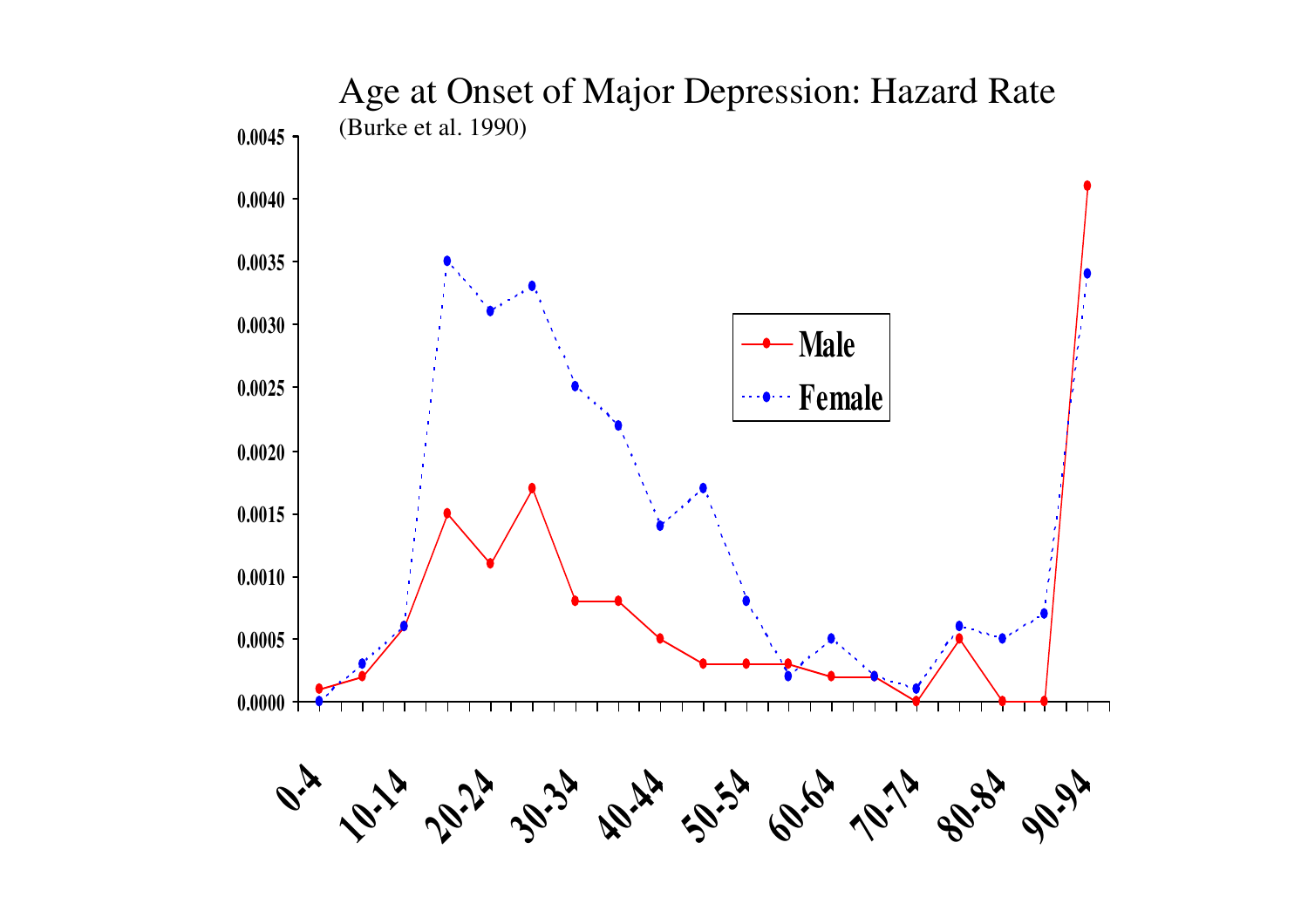# Age of onset of mood disorders (Kessler et al., 2005)

MDDD ln 25% of cases, onset by age 19 In 10% of cases, onset by age 14 In 5% of cases, onset by age 12

Bipolar In 25% of cases, onset by age 17 In 10% of cases, onset by age 13 In 5% of cases, onset by age 11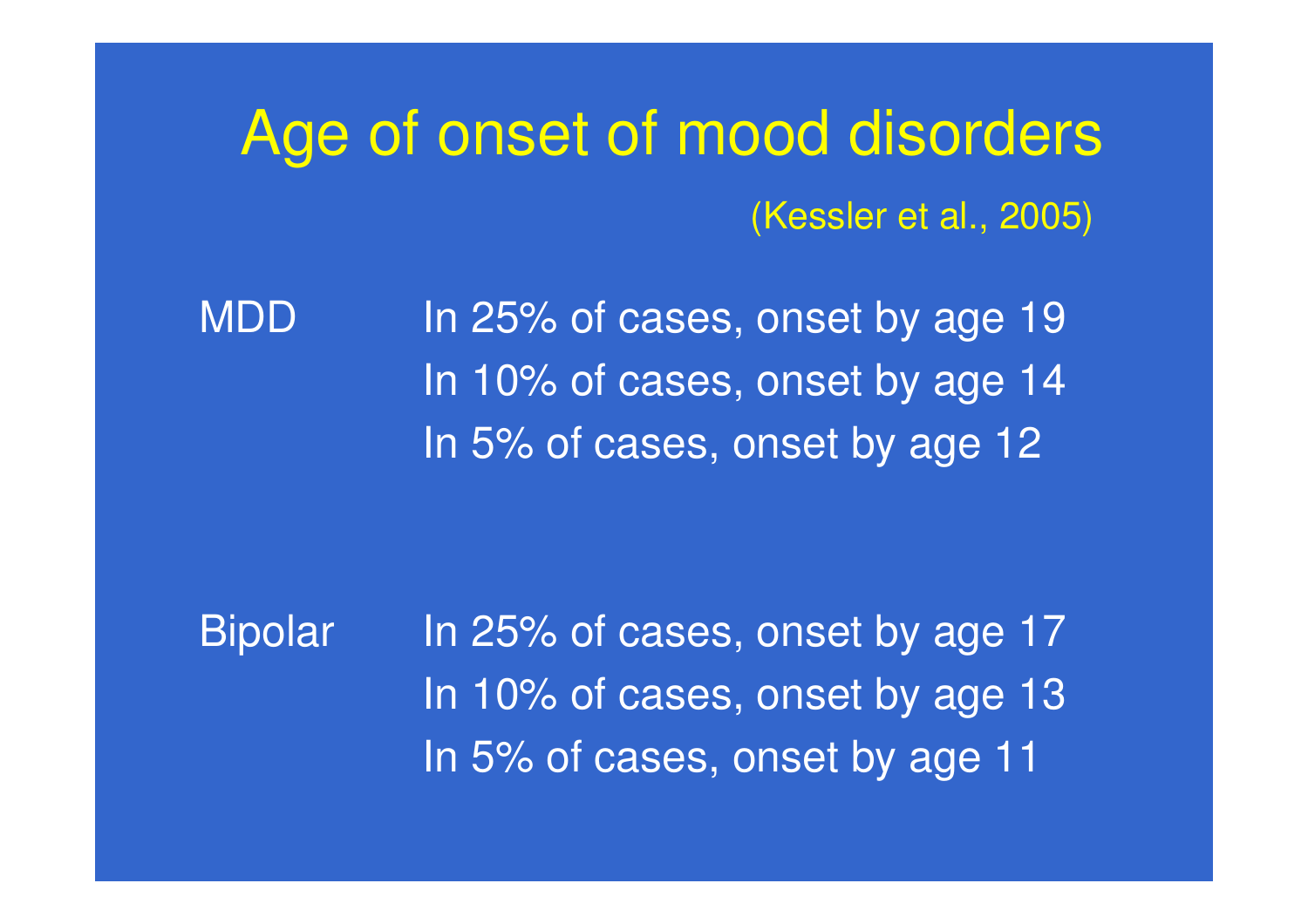### Depression: course of illness

- $\bullet$ • Episodic
- $\bullet$ • Protracted course (7-9 months)
- Tends to remit
- 70% recurrence within five years
- $\bullet$ • Increases risk for substance abuse, suicide attempts, and suicide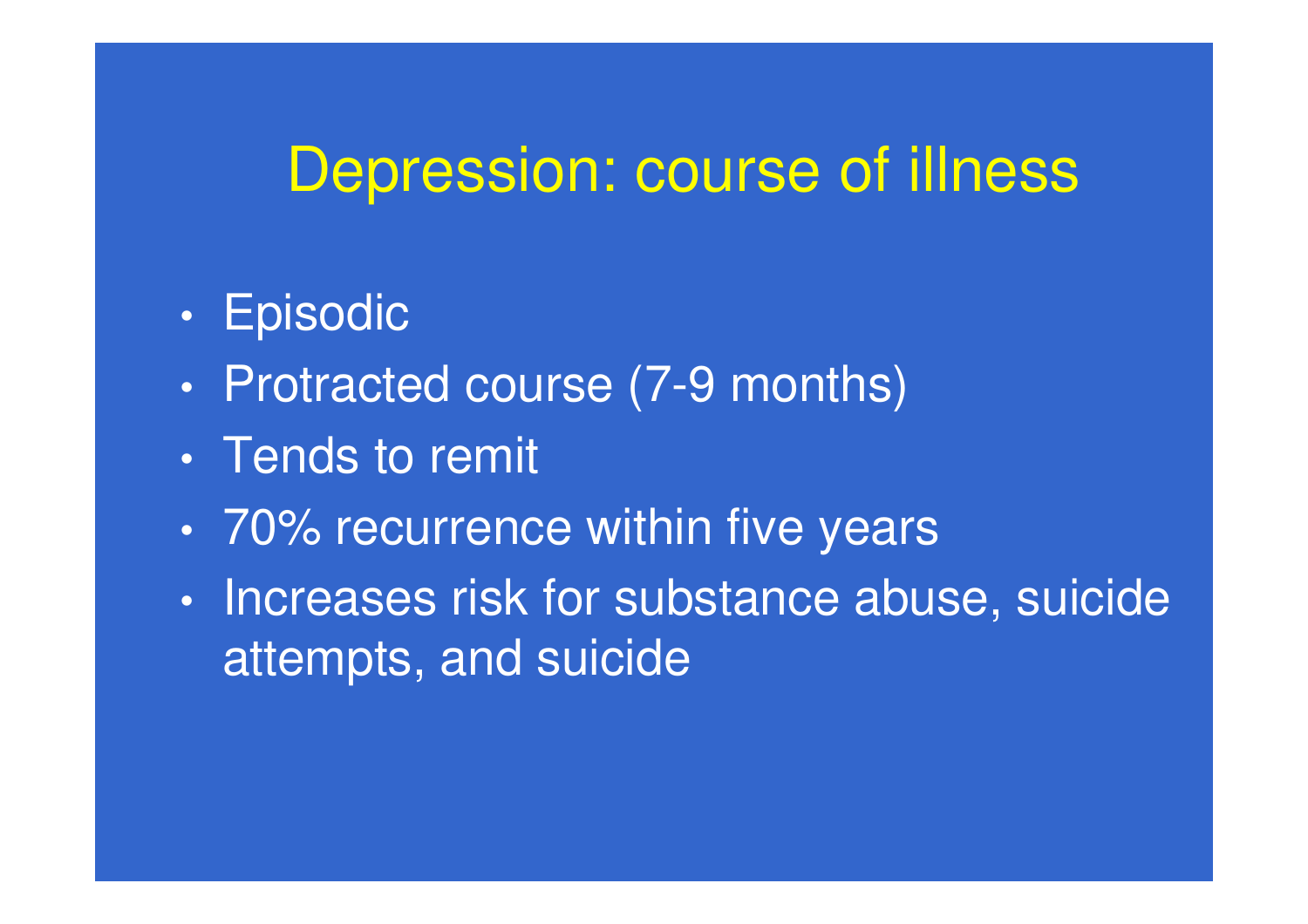## Most common reasons for hospitalization

Age 10-14 yr:

1. Appendicitis 2. Mood disorders 3. Asthma

Age 15-17 yr:

1. Mood disorders 2. Obstetrics 3. Traumas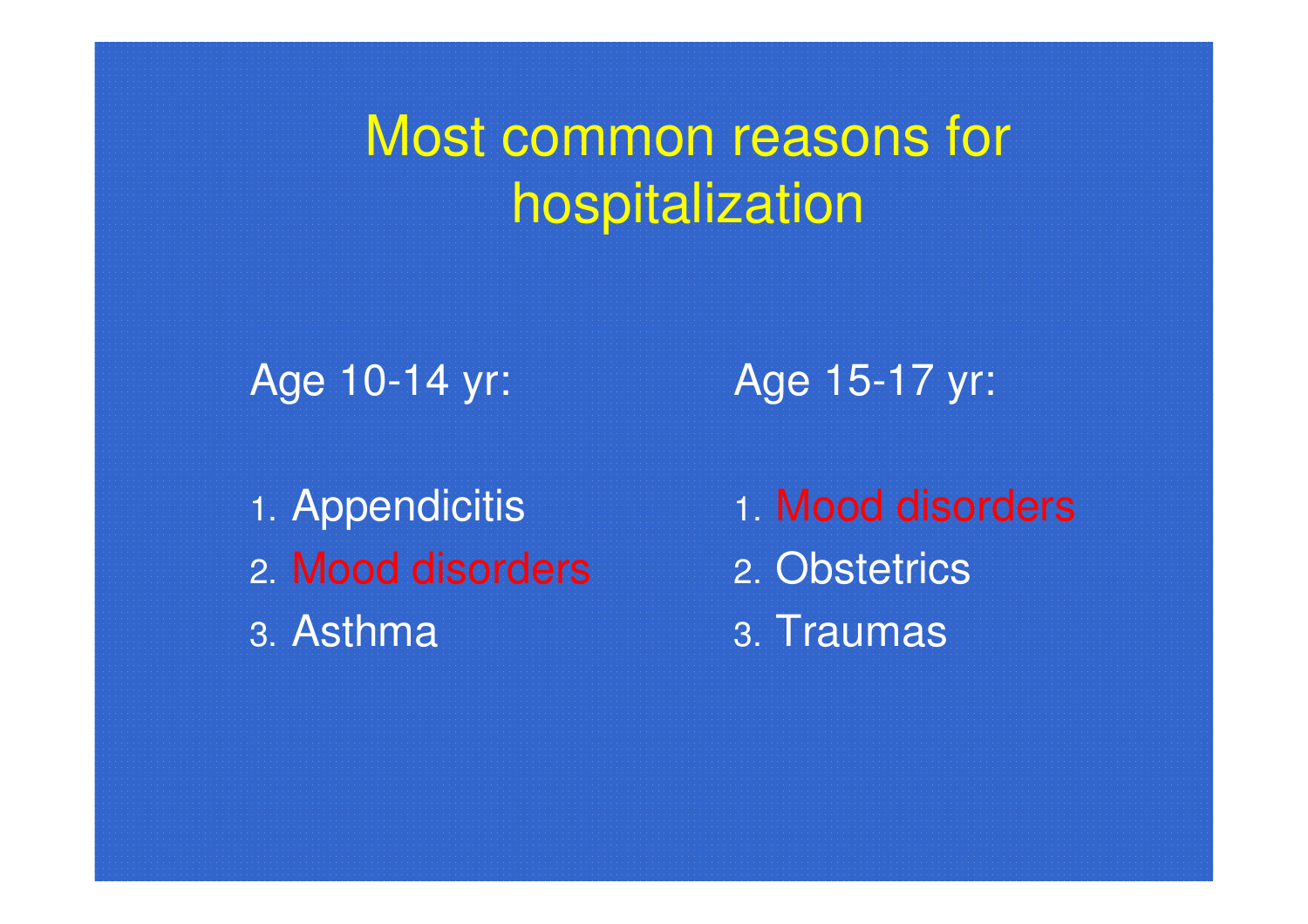Hospitalizations with primary dx of mood disorder by age group (per 10,000 U.S. population - 2006)

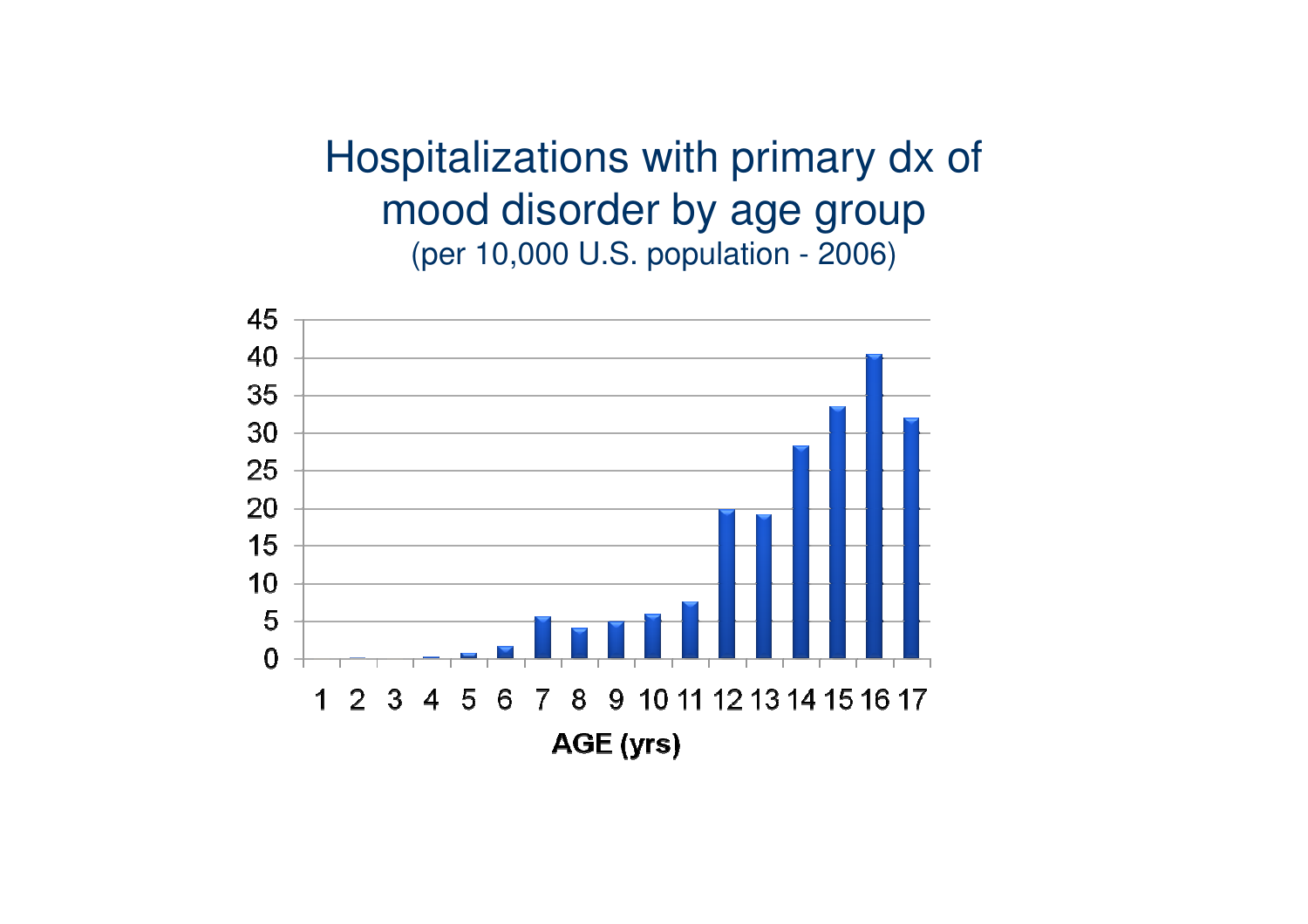## Effective treatments exist

#### en al control de la control de Psychotherapy:

- cognitive behavioral therapy (CBT)
- Interpersonal therapy (IPT)
- en al control de la control de Pharmacotherapy:
	- SSRIs
		- fluoxetine
		- escitalopram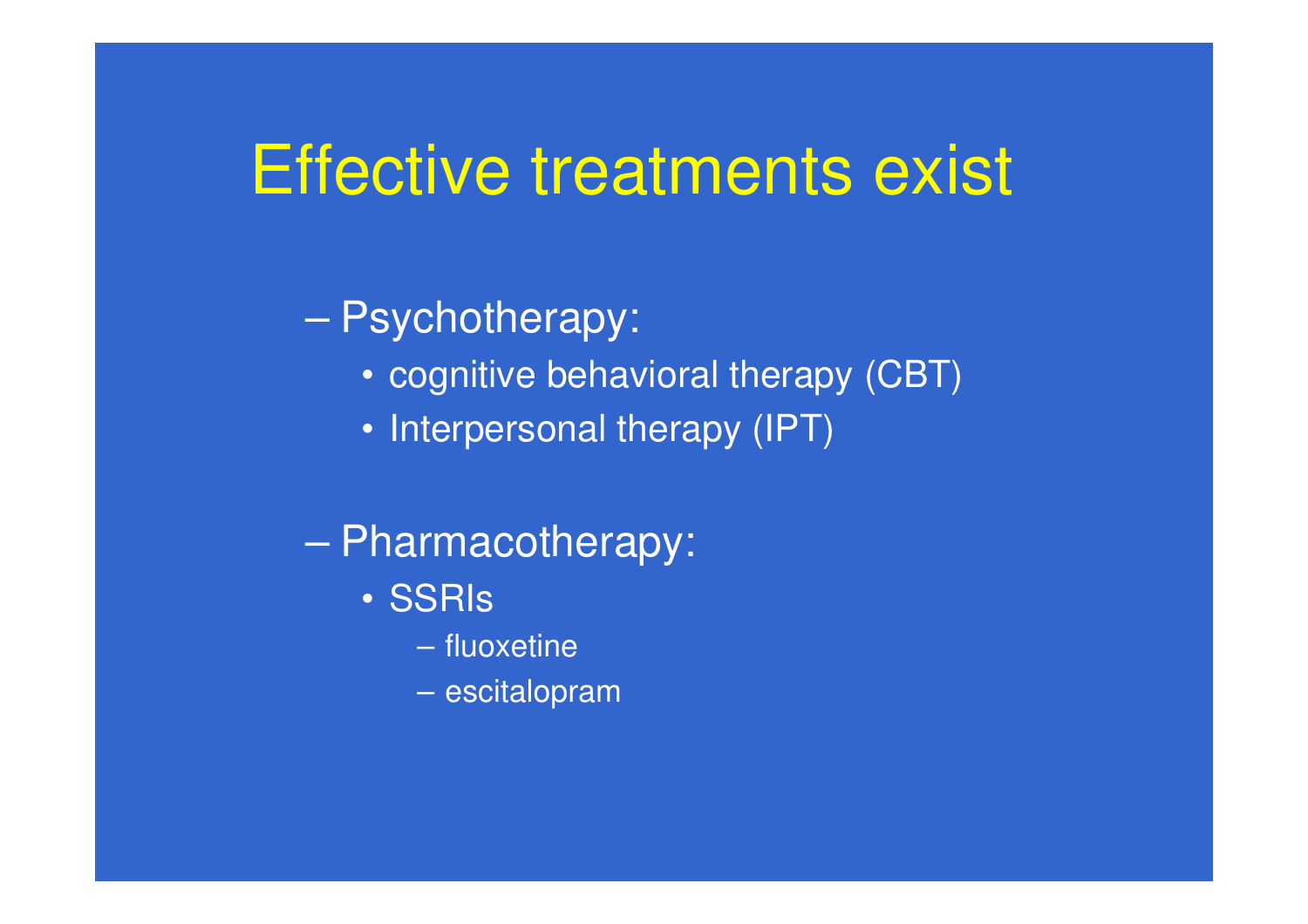#### Adolescent depression can be prevented



**Garber, J. et al. JAMA 2009;301:2215-2224.**

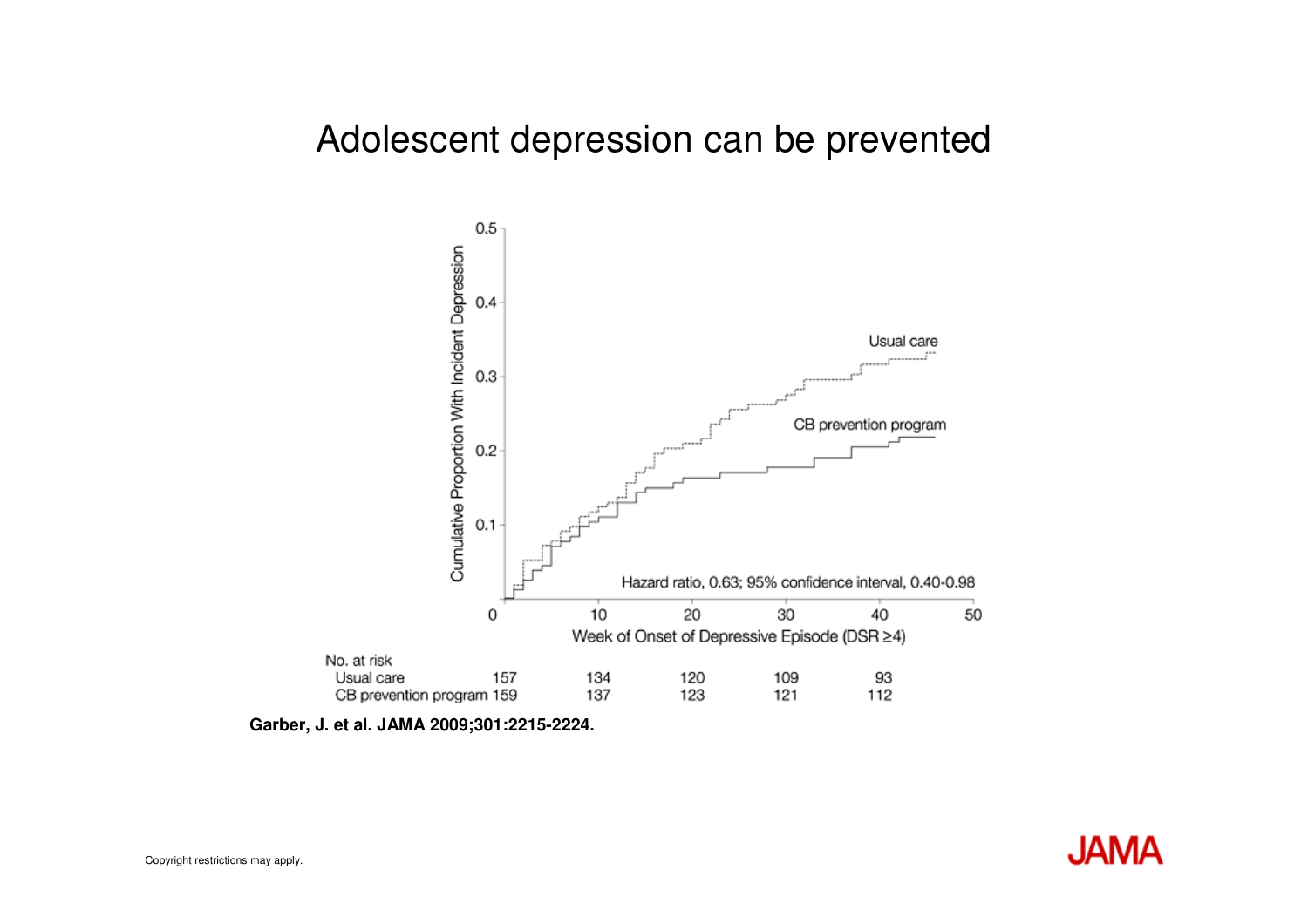Treating depressed youths: 12 years of progress…..

- 1997: efficacy of fluoxetine and of CBT
- 2001: fluoxetine efficacy confirmed
- 2004: TADS primary results
- 2008: TORDIA primary results
	- 2009 TADS long-term outcomes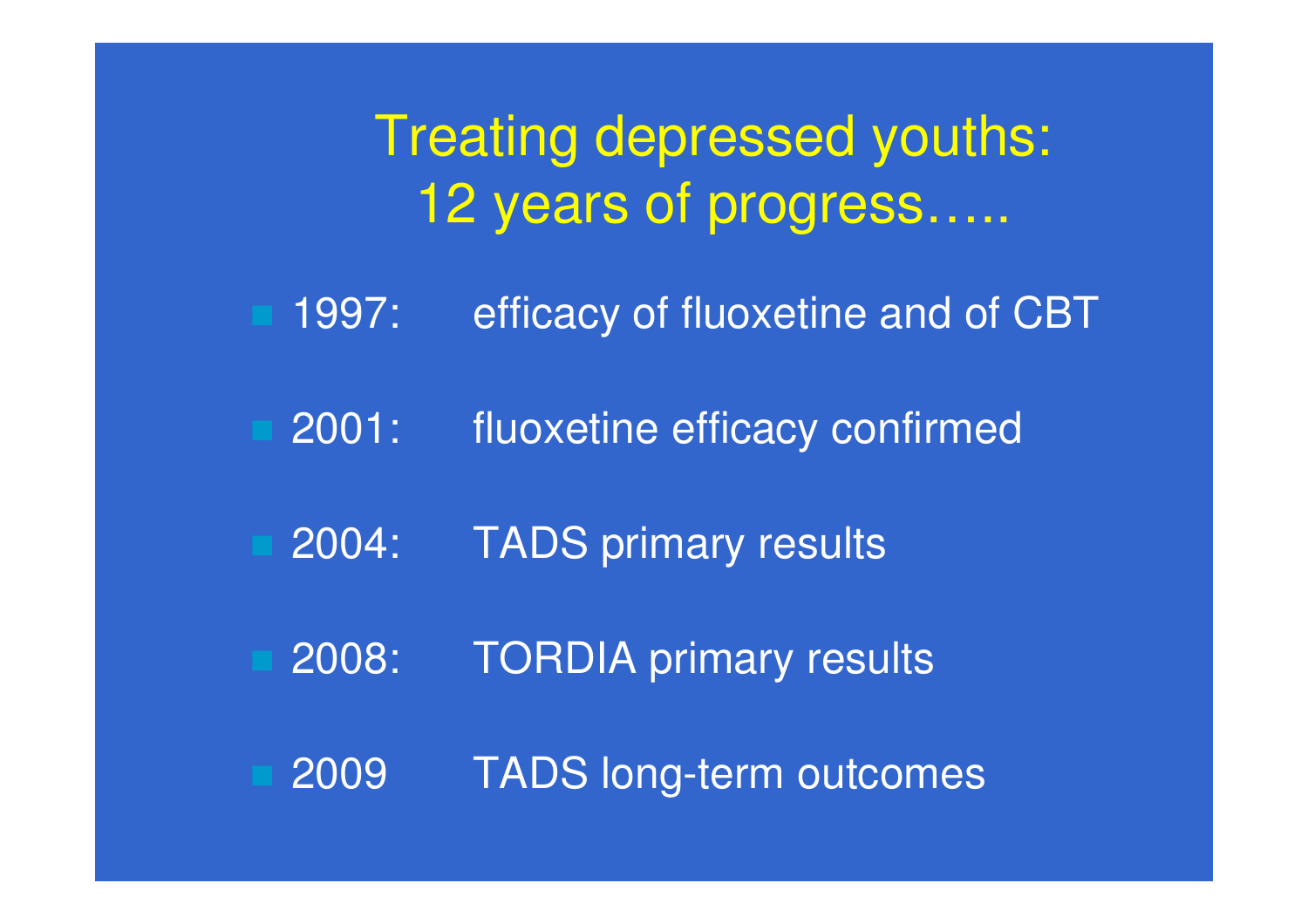…. and controversy:

Do antidepressant trigger suicidal behavior in children and adolescents?

 Are antidepressants effective in treating depressed children and adolescents?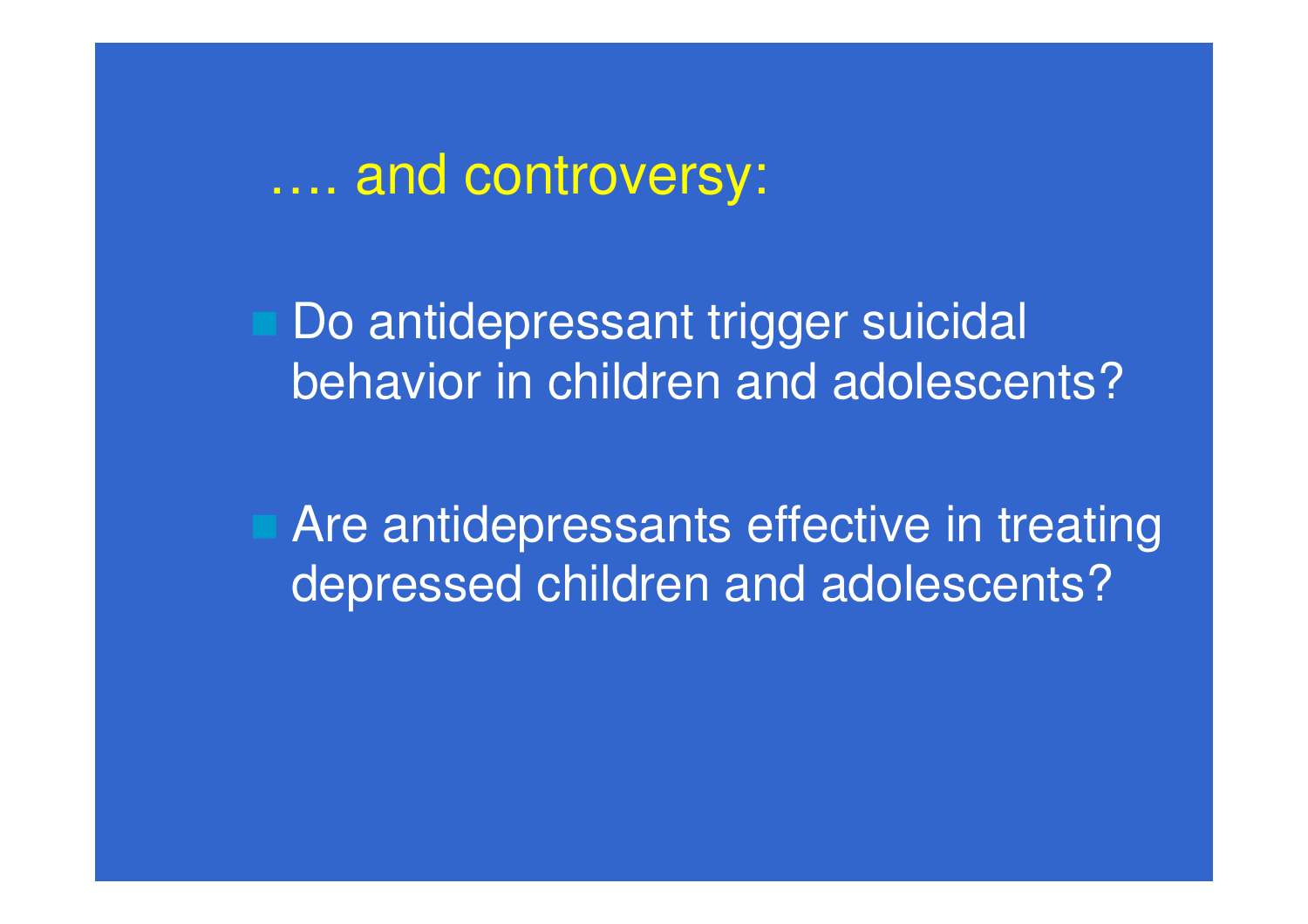FDA Meta-analysis of Suicidality in Pediatric Trials of Antidepressants (2004)

Pooled data from 26 clinical trials of 9 antidepressants (N=4,400)

•Major Depressive Disorder (MDD) – 16 trials •Anxiety Disorders – 8 trials •Attention Deficit Hyperactivity Disorder – 2 trials

(Hammad et al. Arch Gen Psychiatry, 2006)

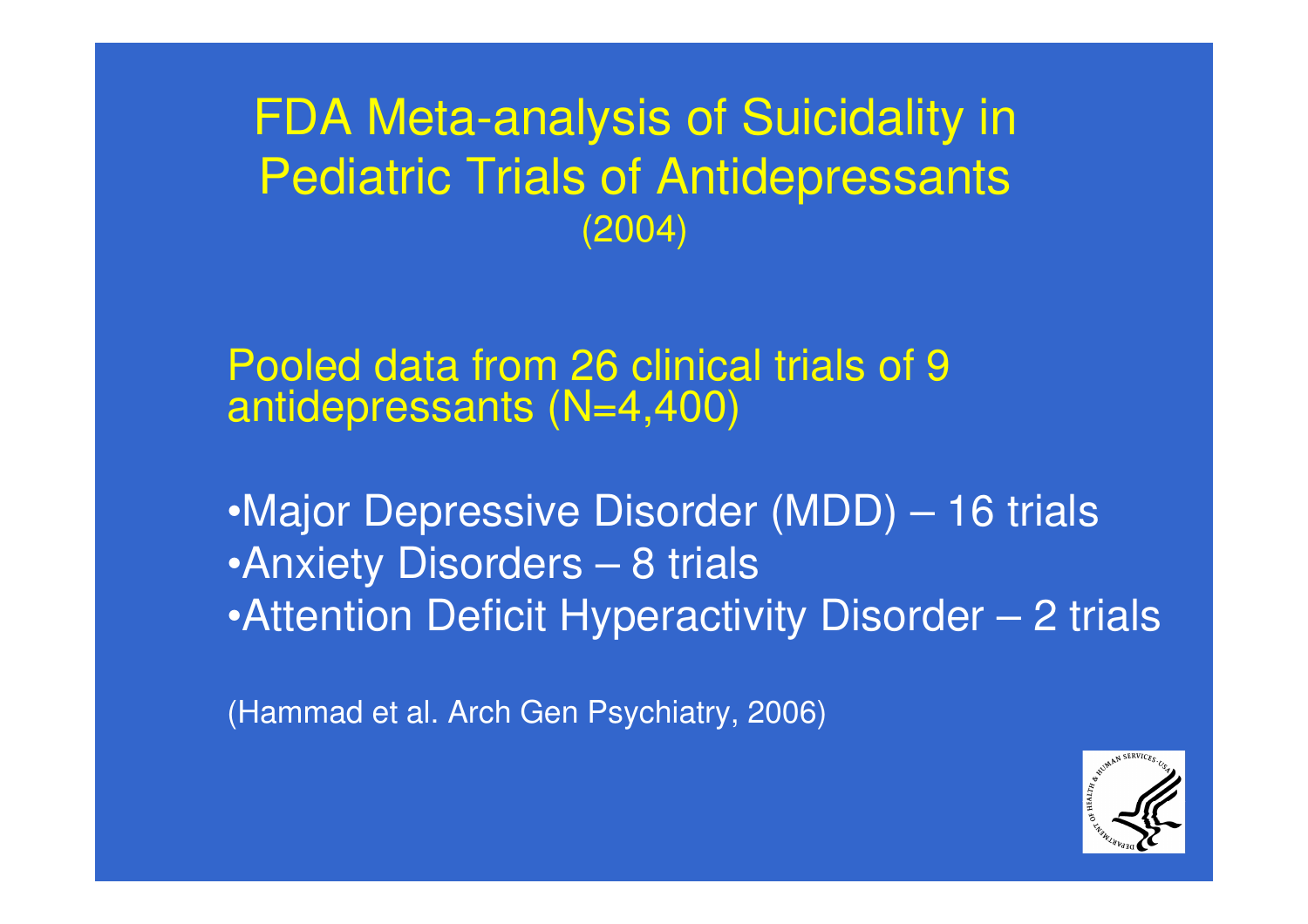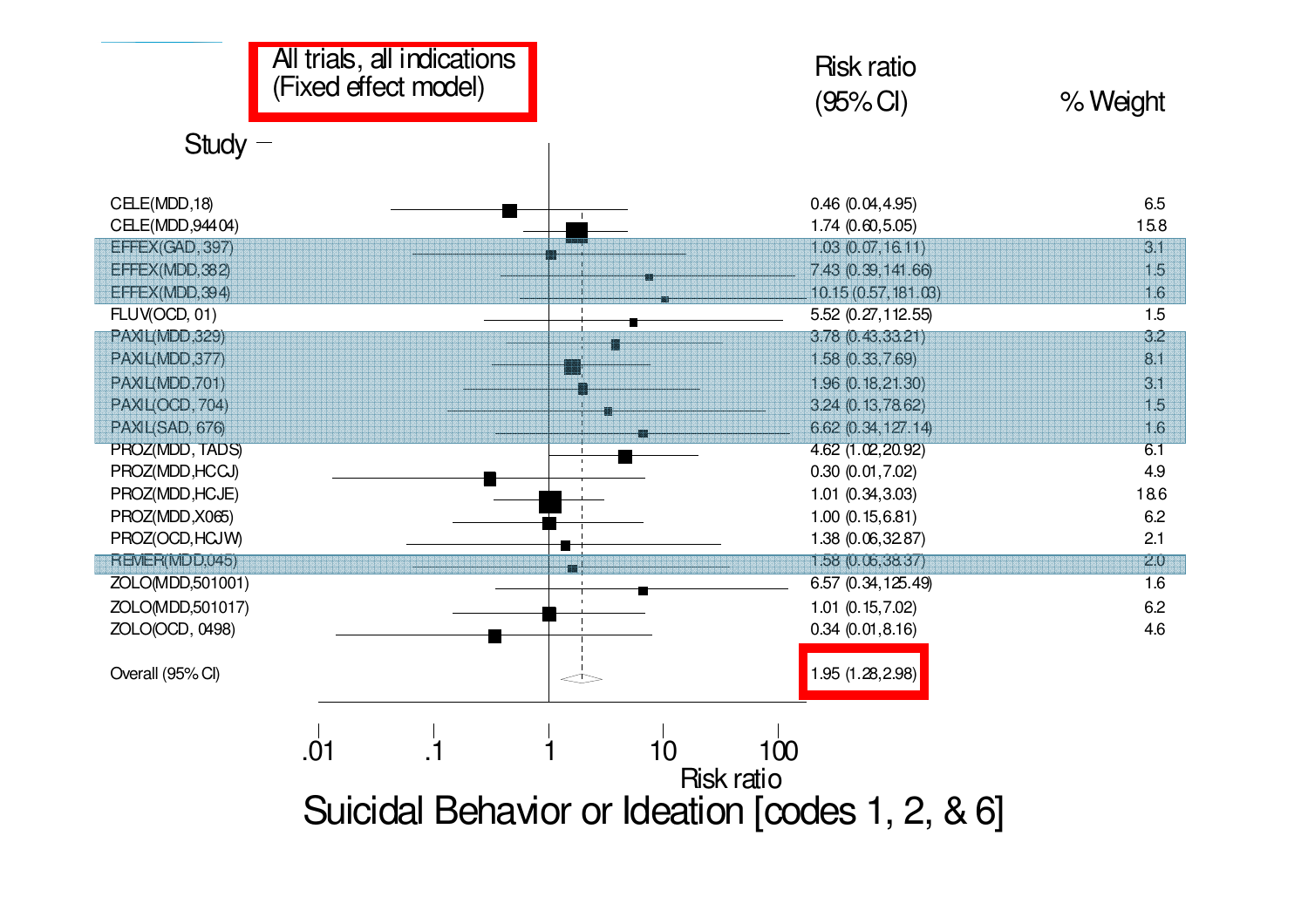Across all clinical trials (N=4,400 children and adolescents)

No suicide occurred

Rate of "suicidality" (suicidal thinking or behavior): 2% on placebo 4% on antidepressant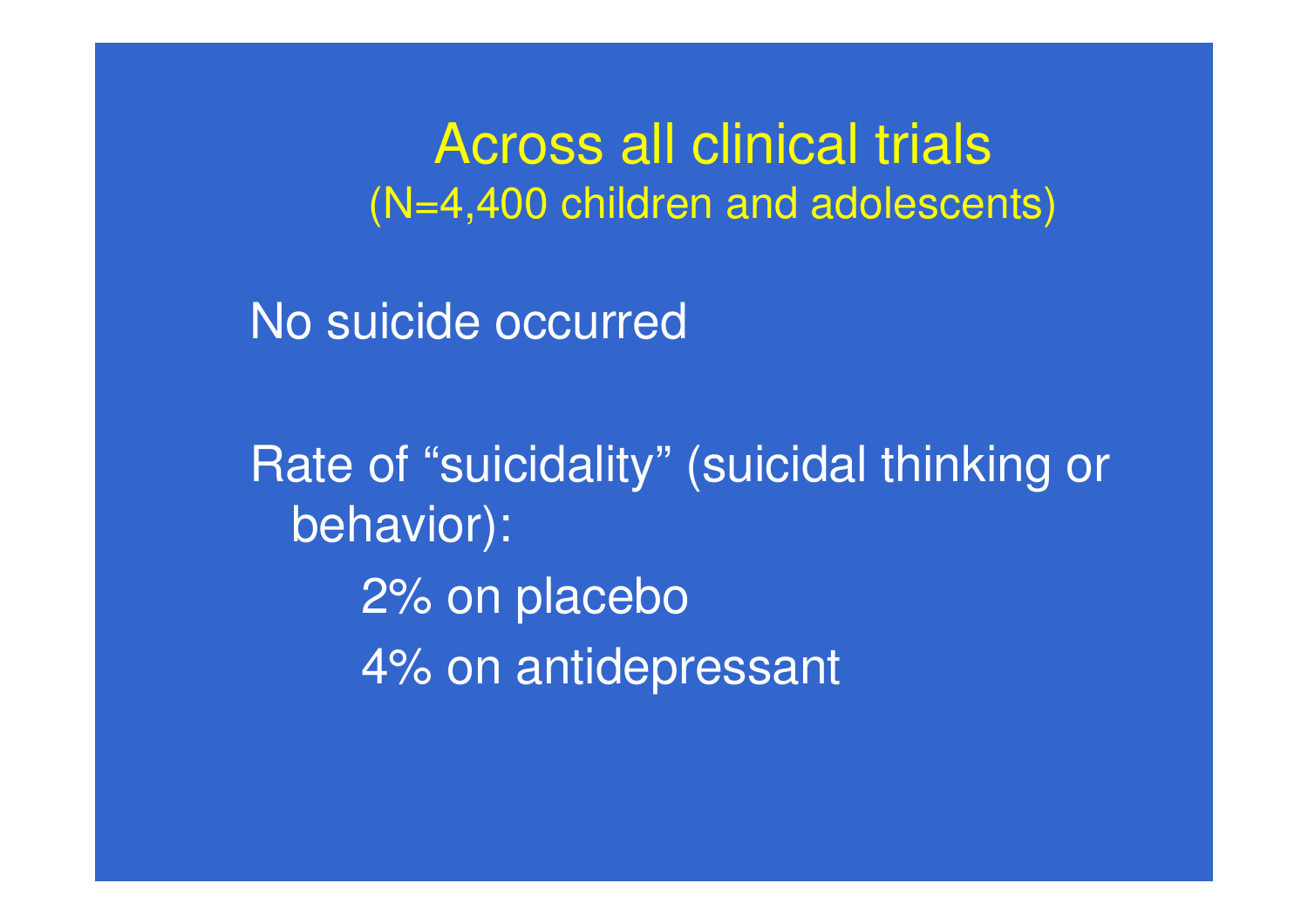# Antidepressants in children and adolescents

How effective?

- Symptomatic improvement
- Remission
- en al control de la control de – Functional recovery

 How safe? – Suicidality – Suicide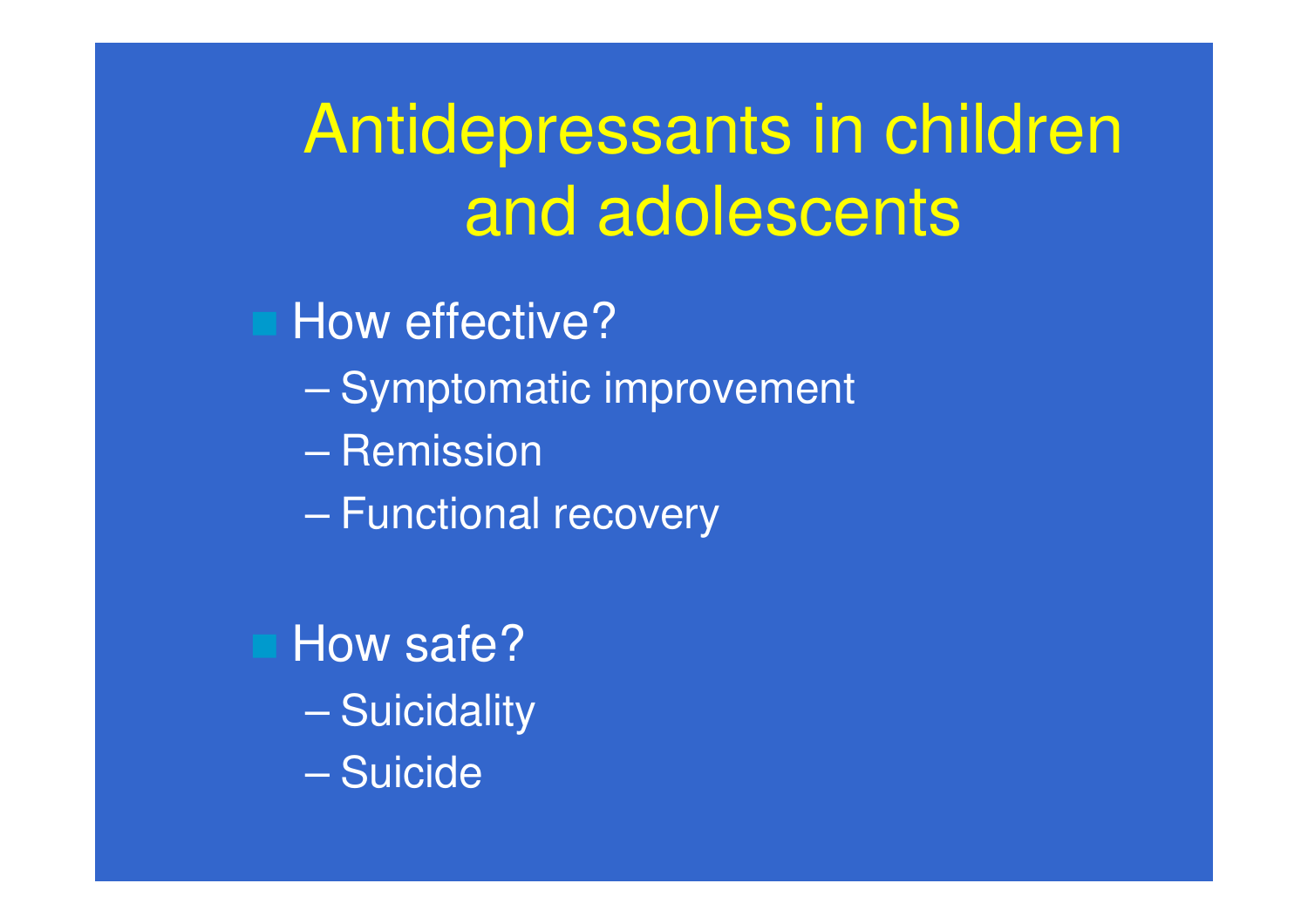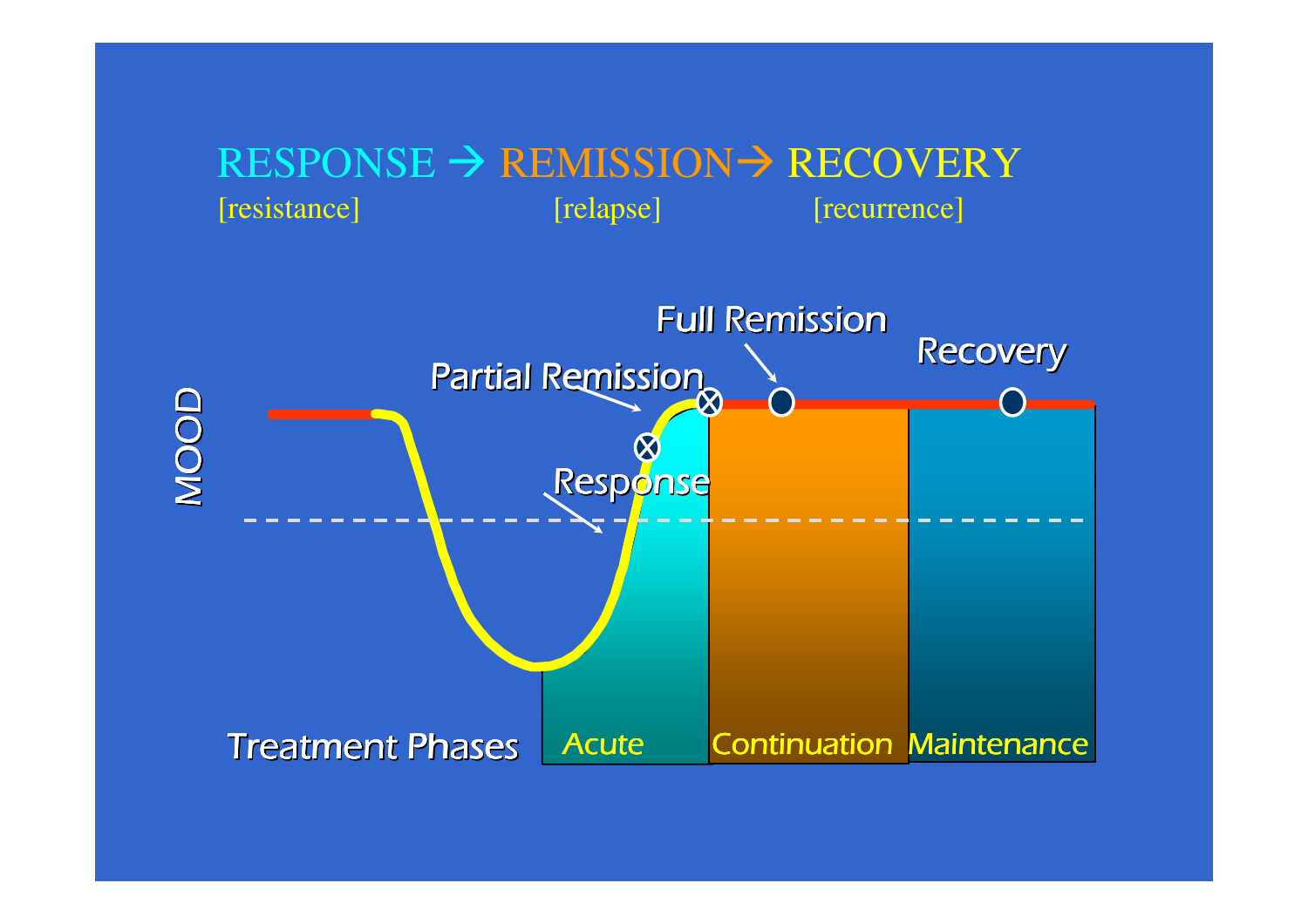Efficacy of antidepressants in child/adolescent depression

Meta-analysis of 13 clinical trials:

en al control de la control de Effect size: 0.25 (95% C.I. 0.16-0.34)

en al control de la control de Response rate: 61% (95% C.I. 0.58-63%) placebo 50% (95% C.I. 47-53)  $\rightarrow$  NNT=10

[Bridge et al. 2007]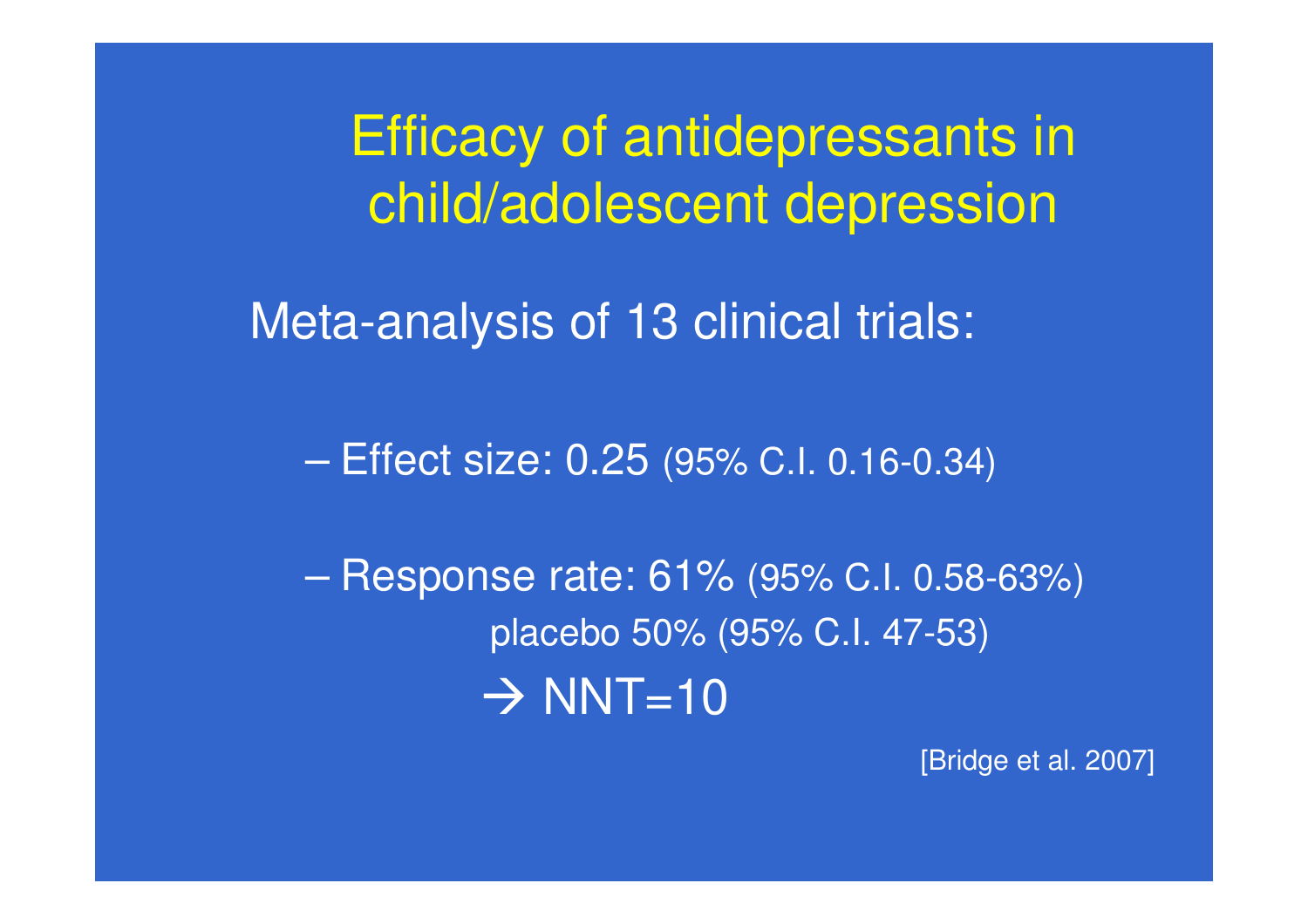## The Treatment for Adolescents with Depression Study



# T A D S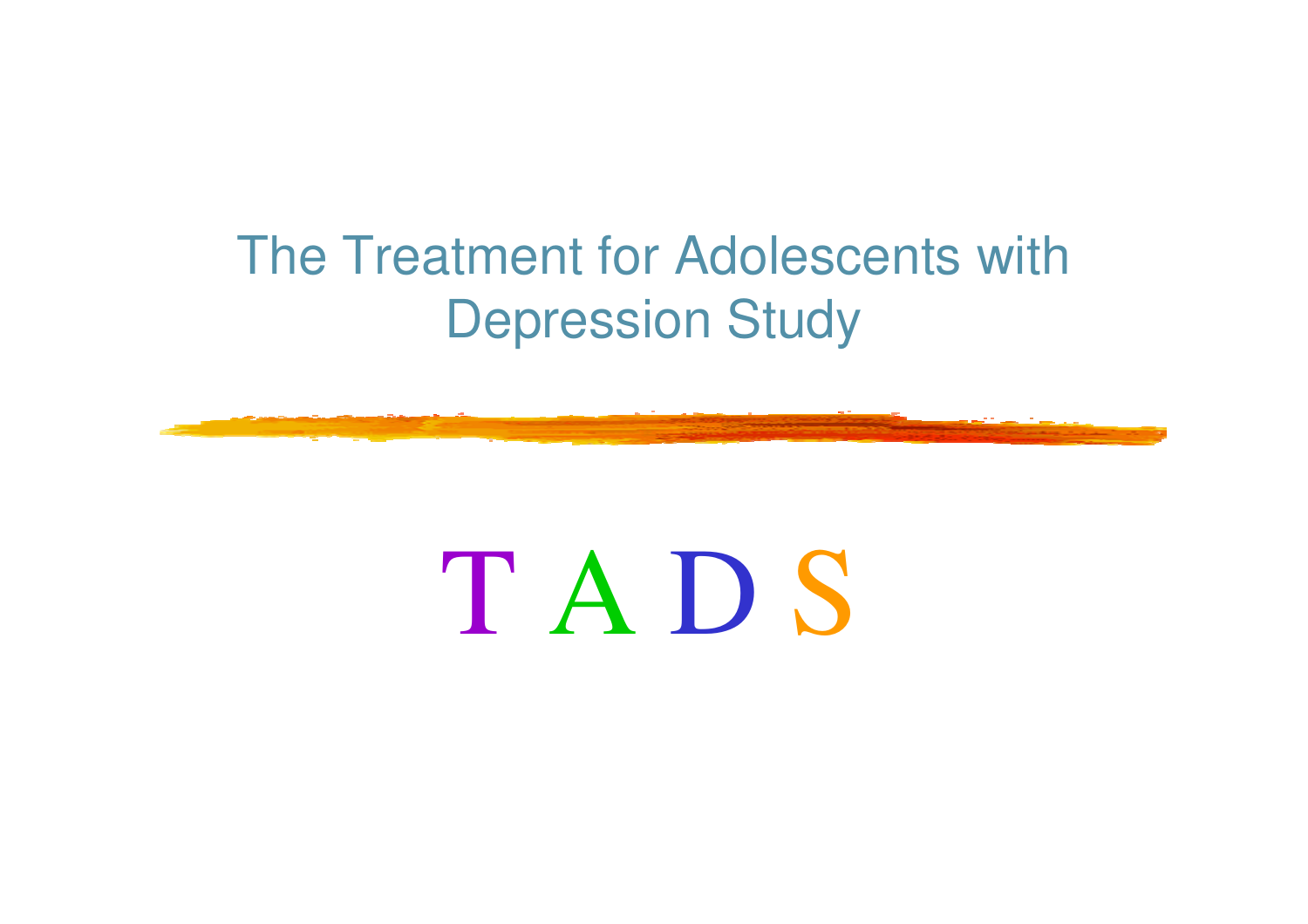#### Depression symptoms

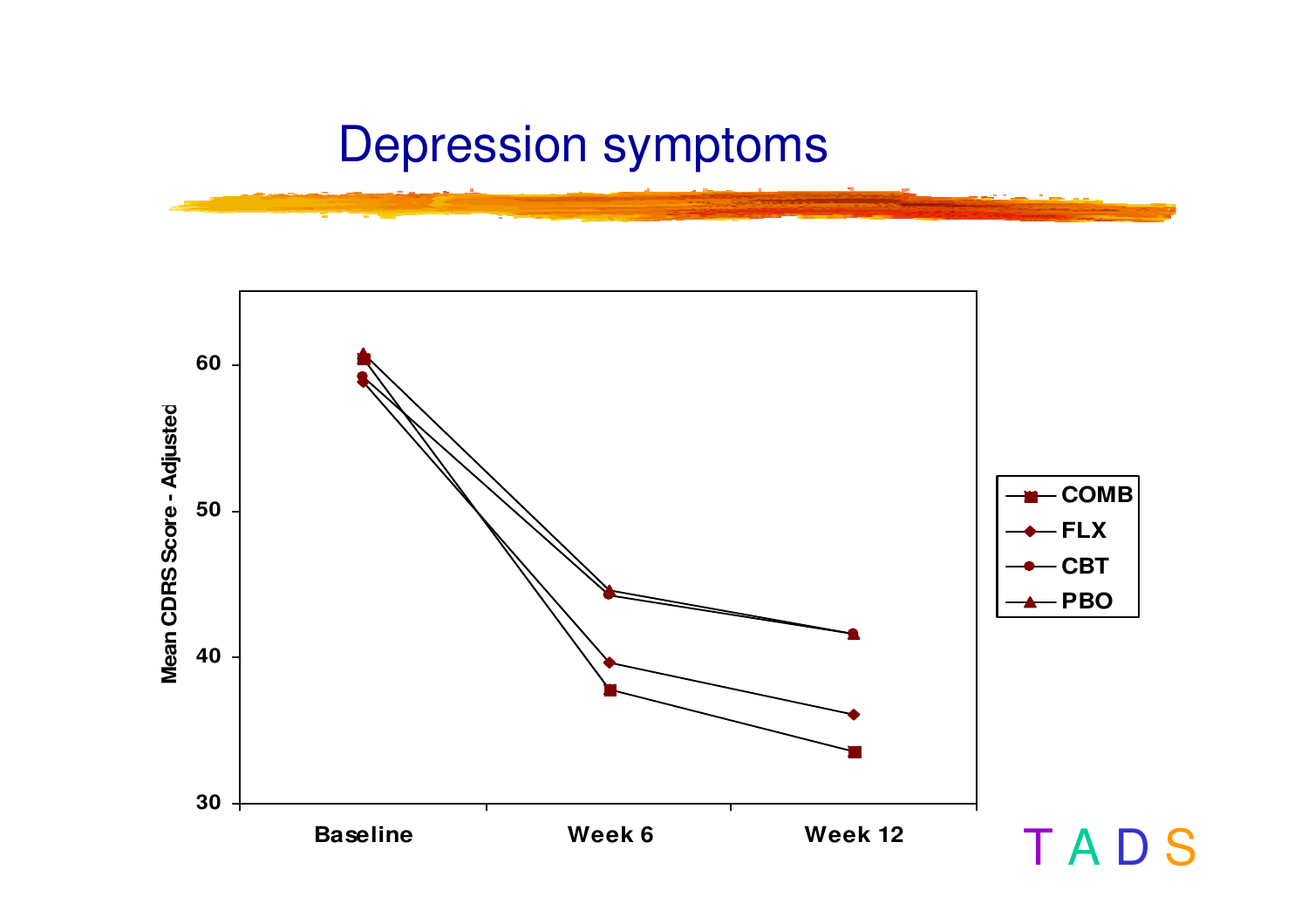#### **Treatment Response:** Week 12



T A D S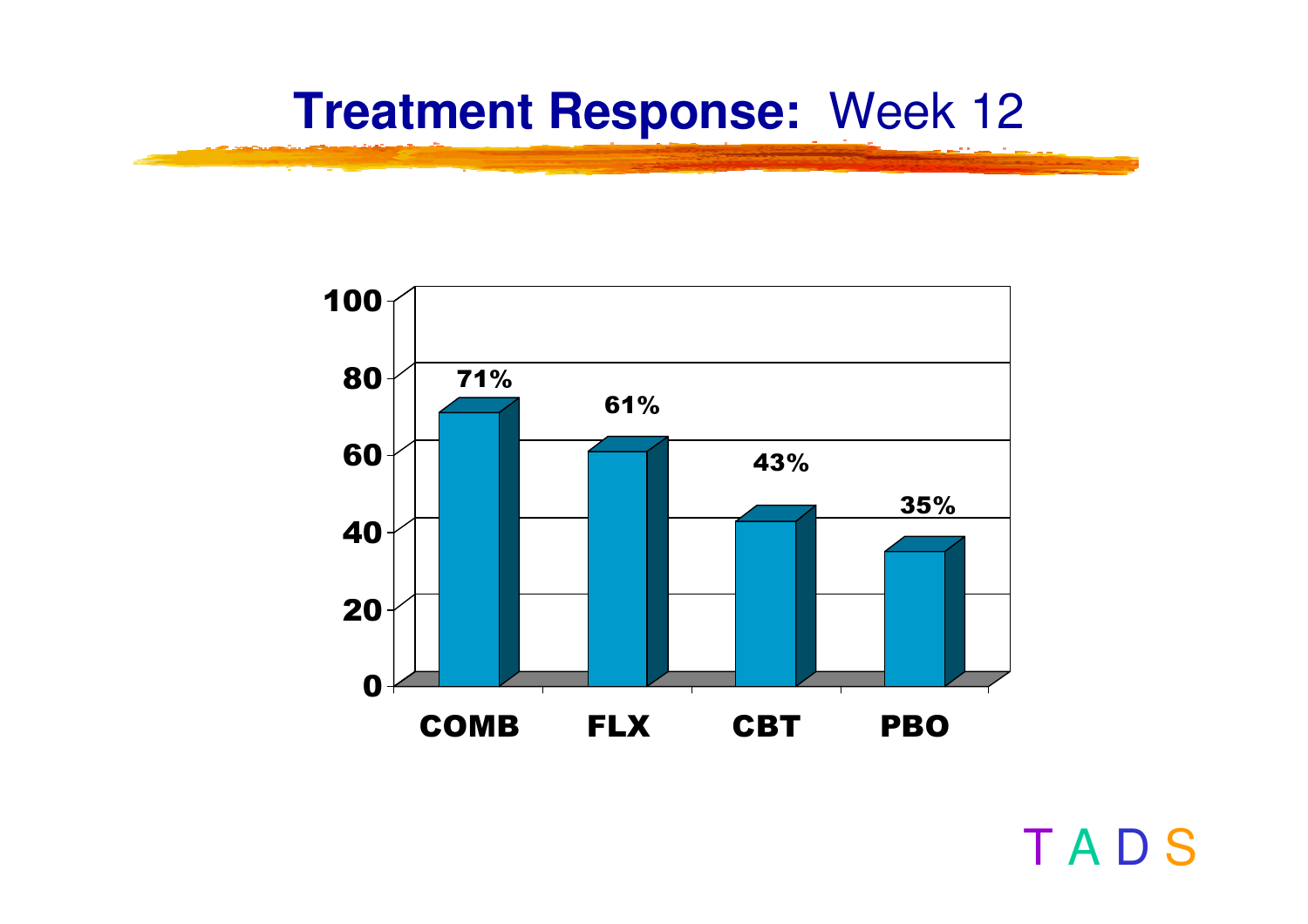#### **Remission (CDRS <sup>&</sup>lt; 28)**



T A D S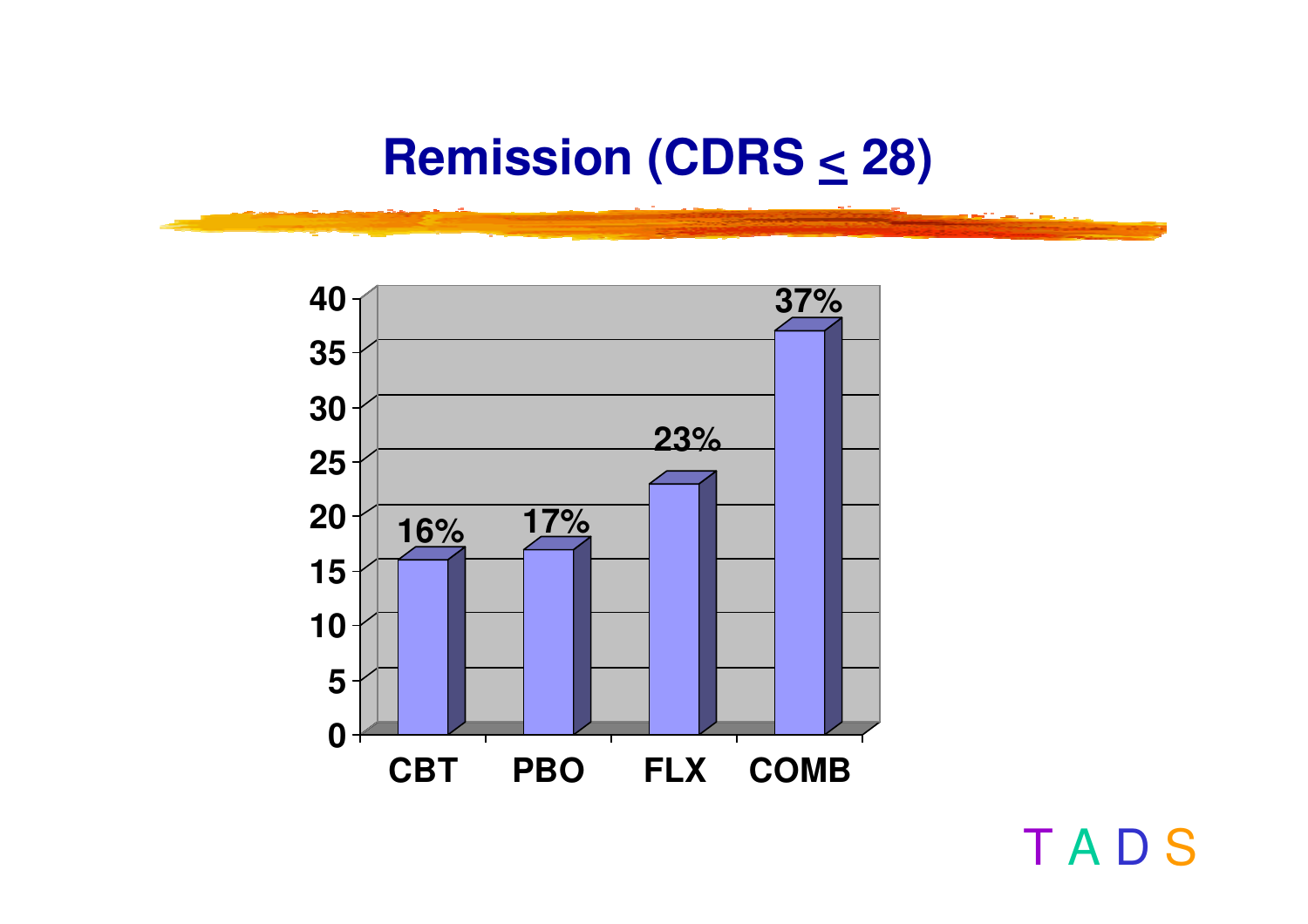#### Depression Scores Over 9 Months T A D S



TADS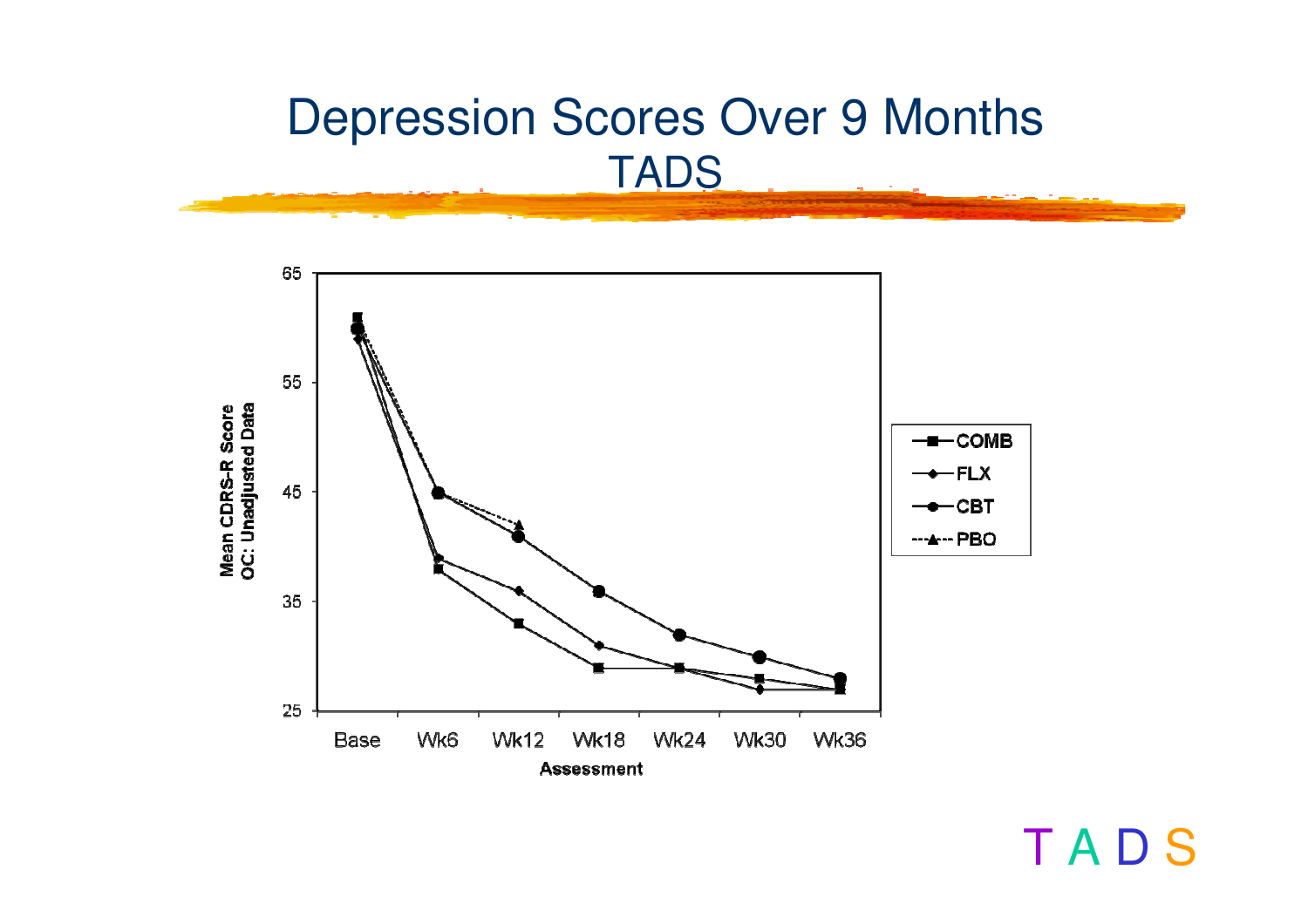#### Remission rate

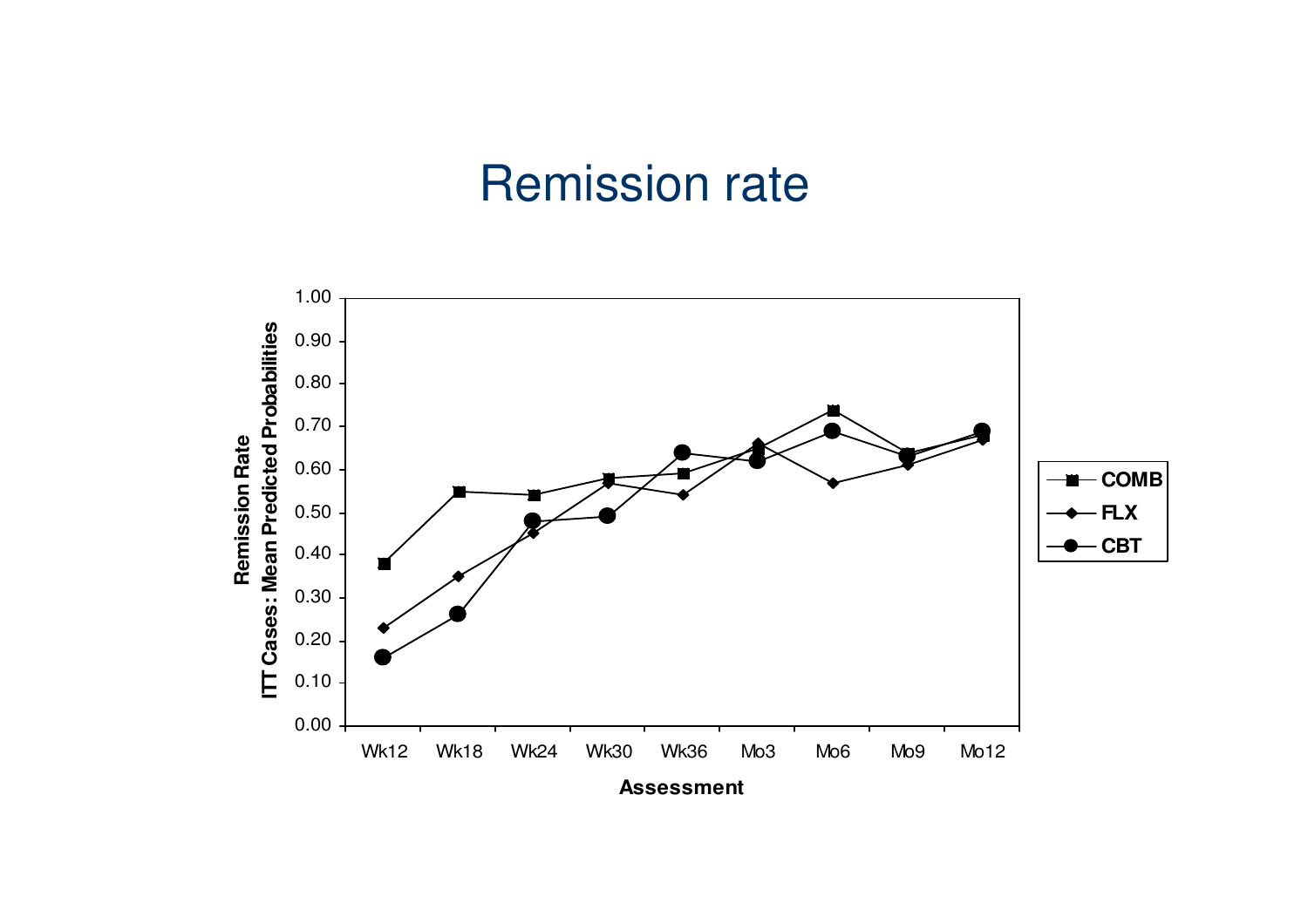#### Suicidal Ideation Questionnaire (adjusted means)



T A D S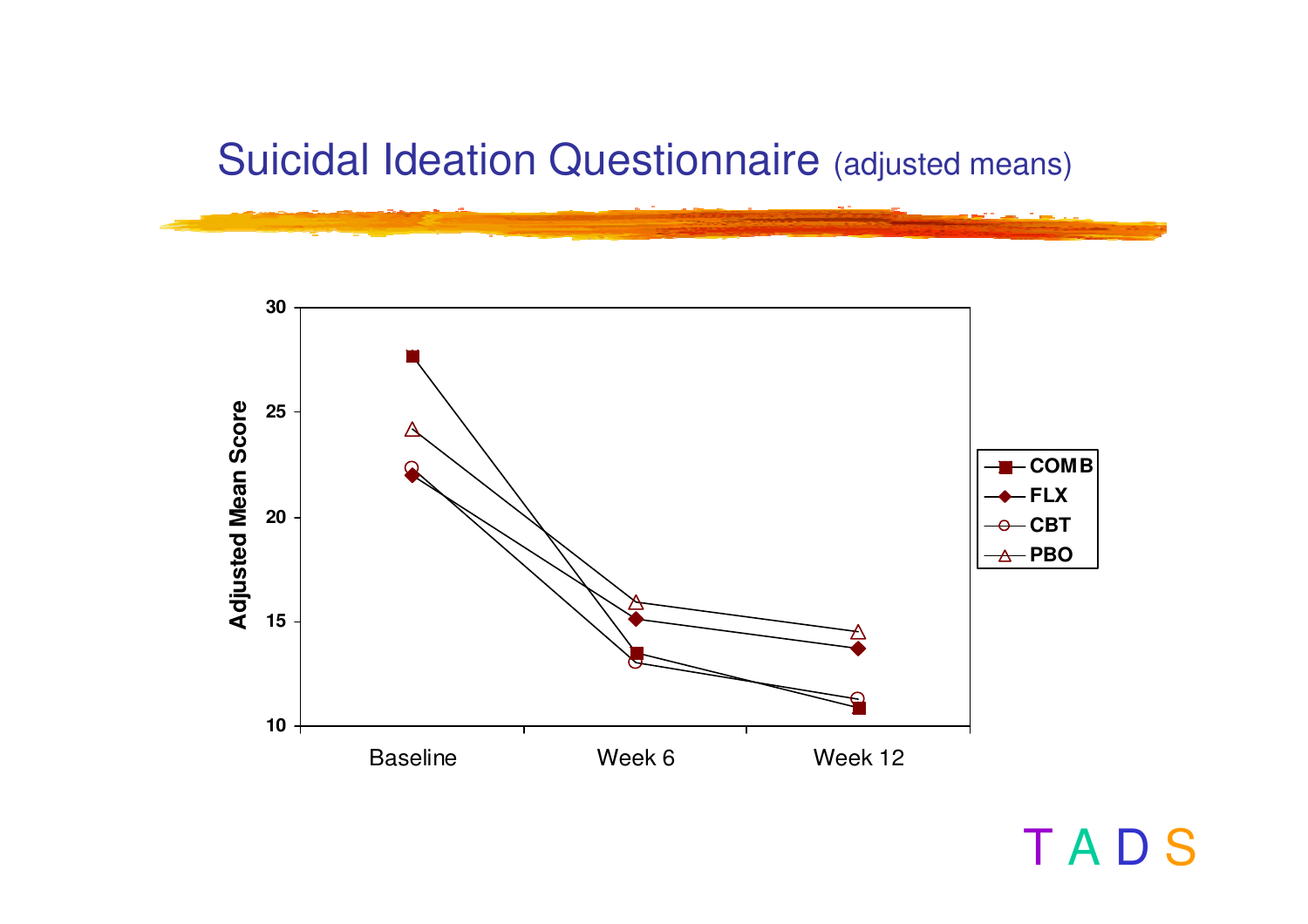### **TADS: Rate of Suicidality (% of patients with an event)**



T A D S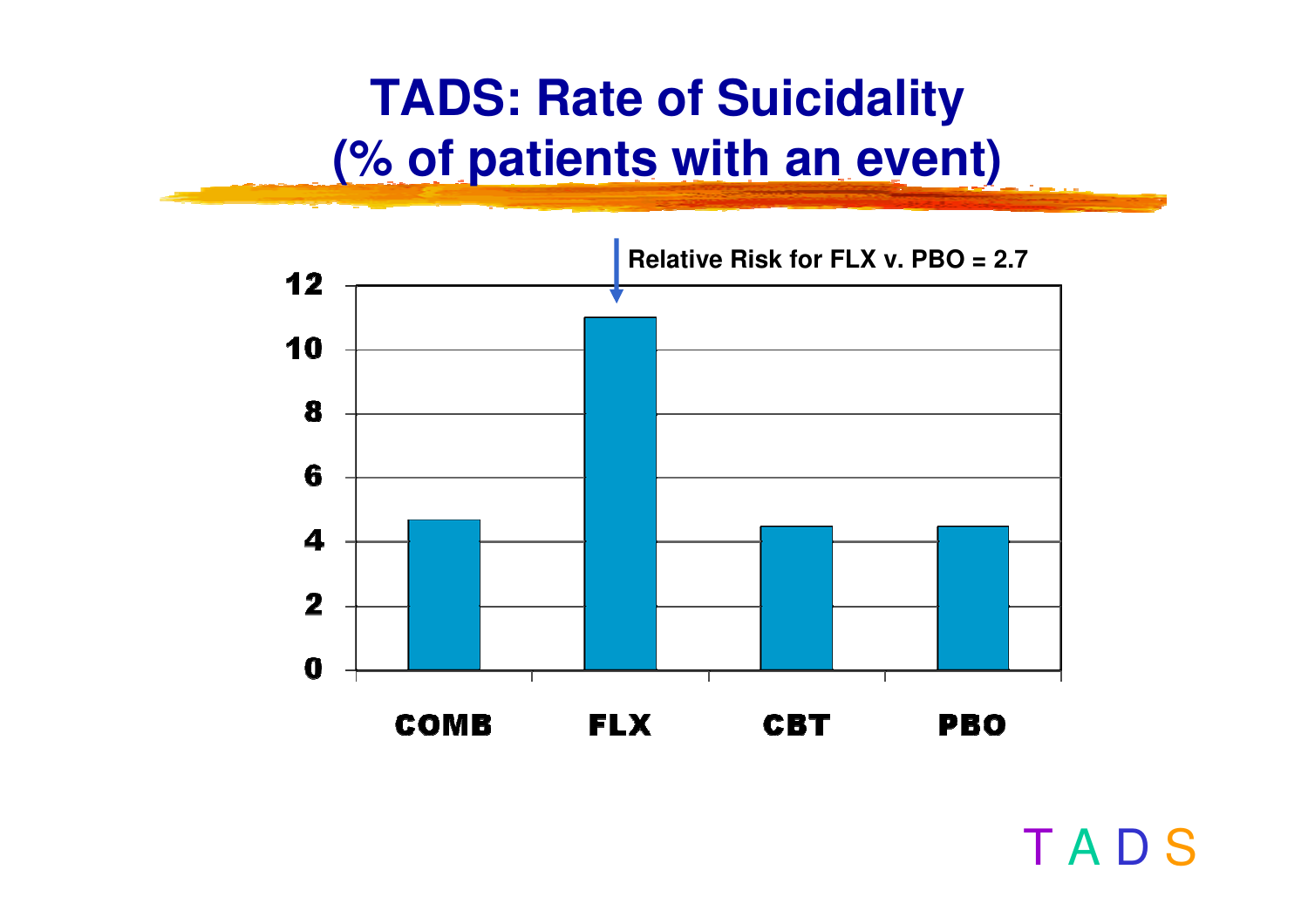#### **Annual Suicide Rates for Males and Females Aged 10 to 19 Years in the United States, 1996-2005**



**Bridge et al. JAMA 2008;300:1025-1026.**

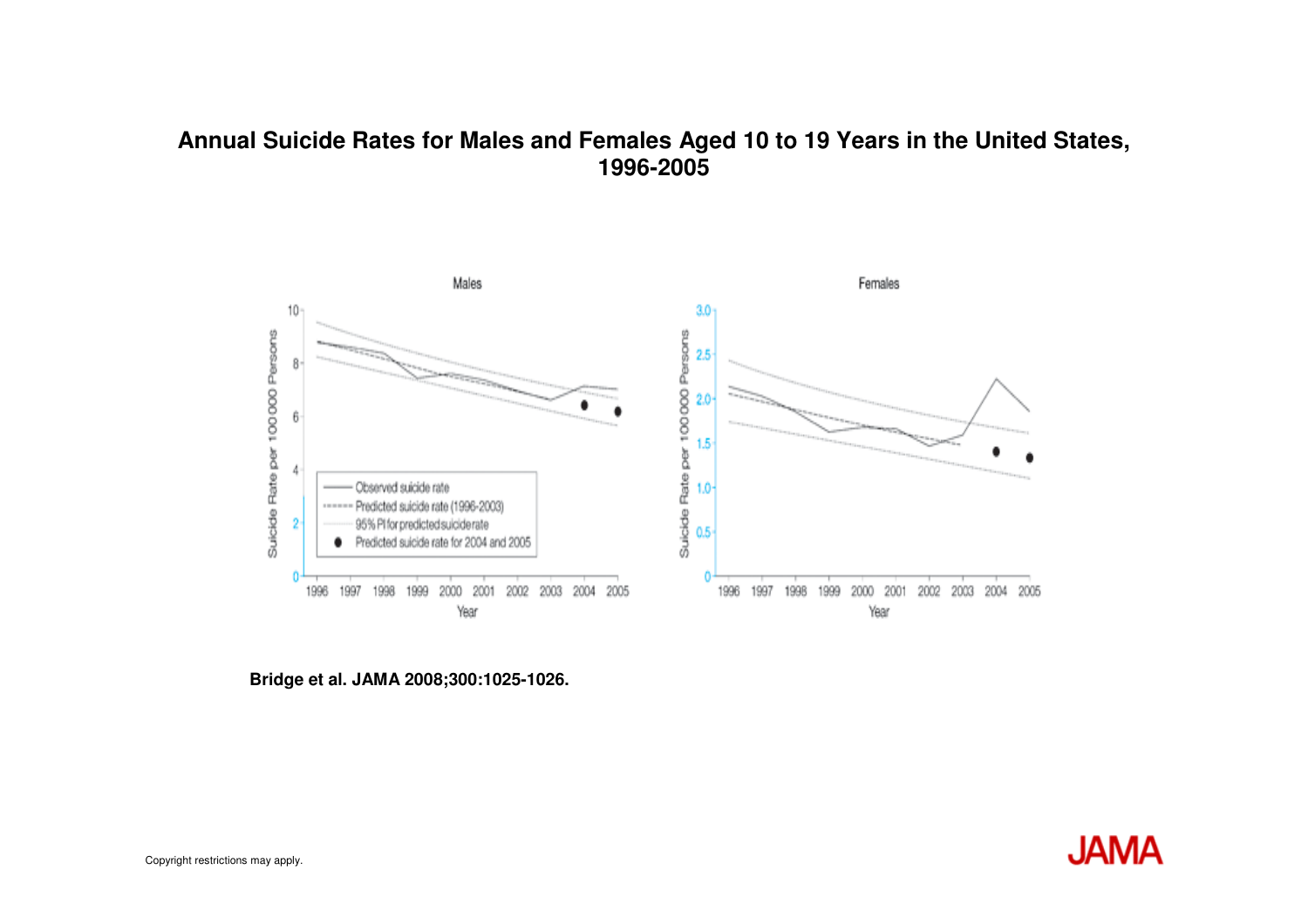# SSRIs in children & adolescents

- Better than placebo (and CBT) at speeding-up improvement
	- but with a small effect size, NNT=10
	- **E** Few patients reach remission after 3 months
- 1/3 of pts improves with non-specific tx (placebo)
	- 1/3 does not improve at all